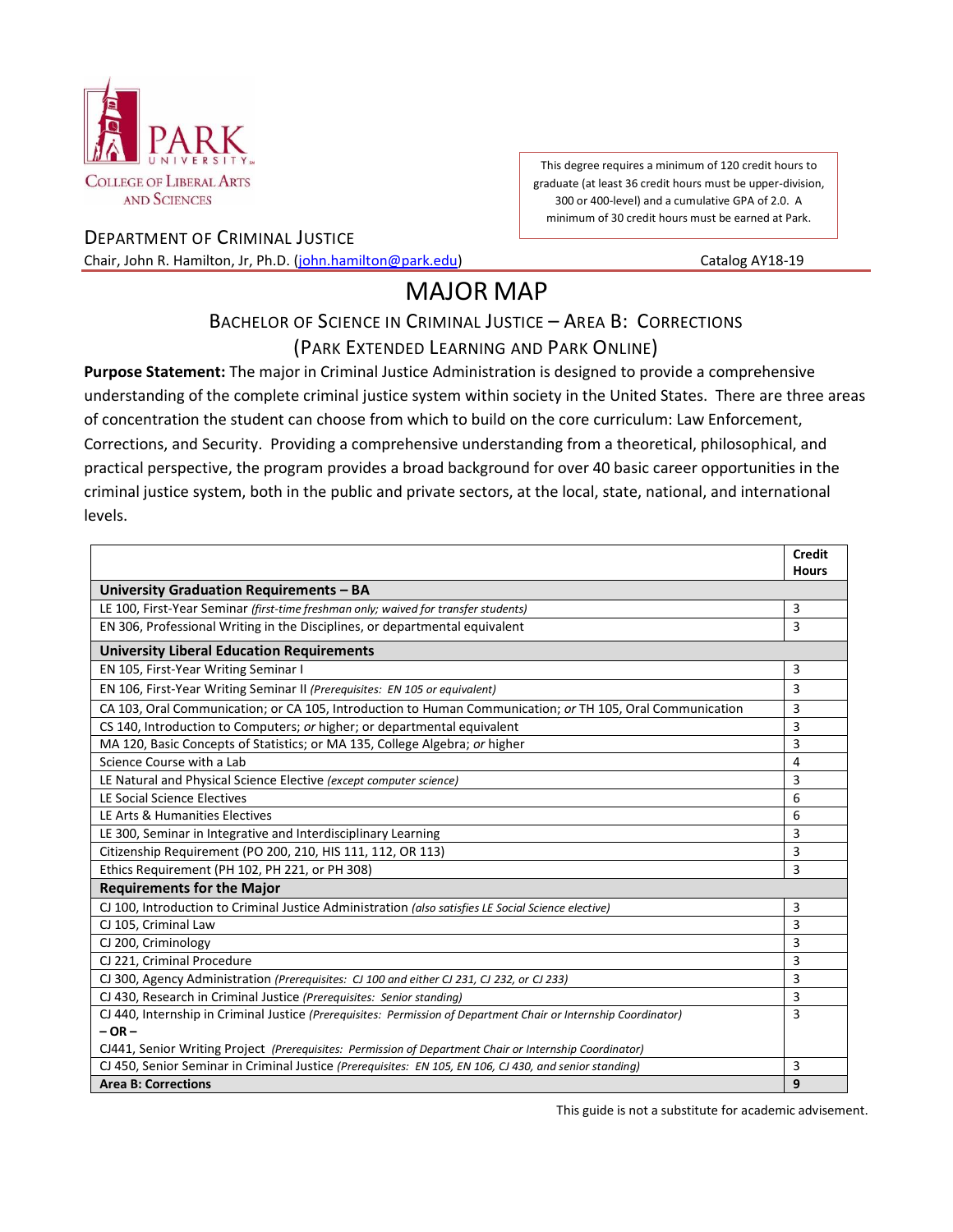| CJ 232, Introduction to Corrections                                                                                    |    |
|------------------------------------------------------------------------------------------------------------------------|----|
| CJ 322, Probation, Parole, and Community Corrections (Prerequisites: CJ 232)                                           |    |
| CJ231, Introduction to Law Enforcement or CJ233, Introduction to Security                                              |    |
| <b>Criminal Justice Electives</b>                                                                                      | 12 |
| (From Criminal Justice courses not in the Core or the individual student's Area of Concentration: one 200-level course |    |
| and three 300-level and/or 400 level courses, at least one of which must be 400-level courses)                         |    |
|                                                                                                                        |    |

## **Recommended Schedule**

Year 1

| <b>Course No.</b> | <b>Course Title</b>               | <b>Cr Hrs</b> |
|-------------------|-----------------------------------|---------------|
| CJ100             | Intro to CJ                       | 3             |
| CJ105             | <b>Criminal Law</b>               | 3             |
| <b>EN105</b>      | 1 <sup>st</sup> Yr Writing Sem I  | 3             |
| <b>EN106</b>      | 1 <sup>st</sup> Yr Writing Sem II | 3             |
| <b>CS140</b>      | Intro to Computers                | 3             |
| MA120/135         | <b>Basic Stats/Coll Algebra</b>   | 3             |
| LE100             | 1 <sup>st</sup> Year Seminar      | 3             |
| <b>SSLE</b>       | Soc Sci LE                        | 3             |
|                   | Elective                          | 3             |
|                   | Elective                          | 3             |
| Total             |                                   | 30            |

Year 2

| <b>Course No.</b> | <b>Course Title</b>  | <b>Cr Hrs</b> |
|-------------------|----------------------|---------------|
| CJ200             | Criminology          | 3             |
| CJ221             | Crim Procedure       | 3             |
| CJ232             | Intro to Corr        | 3             |
| CJ2               | CJ elective          | 3             |
| <b>NS</b>         | Nat Sci with Lab     | 4             |
| <b>NS</b>         | Nat Sci LE           | 3             |
| HU                | <b>Humanities LE</b> | 3             |
| <b>SSLE</b>       | Soc Sci LE           | 3             |
| CA103/CA105/TH105 |                      | 3             |
|                   | Elective             | 3             |
| Total             |                      | 31            |

Year 3

| ט וששו            |                                           |               |
|-------------------|-------------------------------------------|---------------|
| <b>Course No.</b> | <b>Course Title</b>                       | <b>Cr Hrs</b> |
| CJ300             | Agency Admin                              |               |
| CJ322             | Probation, Parole & Community Corrections |               |
| CJ <sub>3</sub>   | CJ elective                               |               |
| CJ <sub>3</sub>   | CJ elective                               |               |
| нu                | <b>Humanities LE</b>                      |               |
|                   | Elective                                  |               |

This guide is not a substitute for academic advisement.